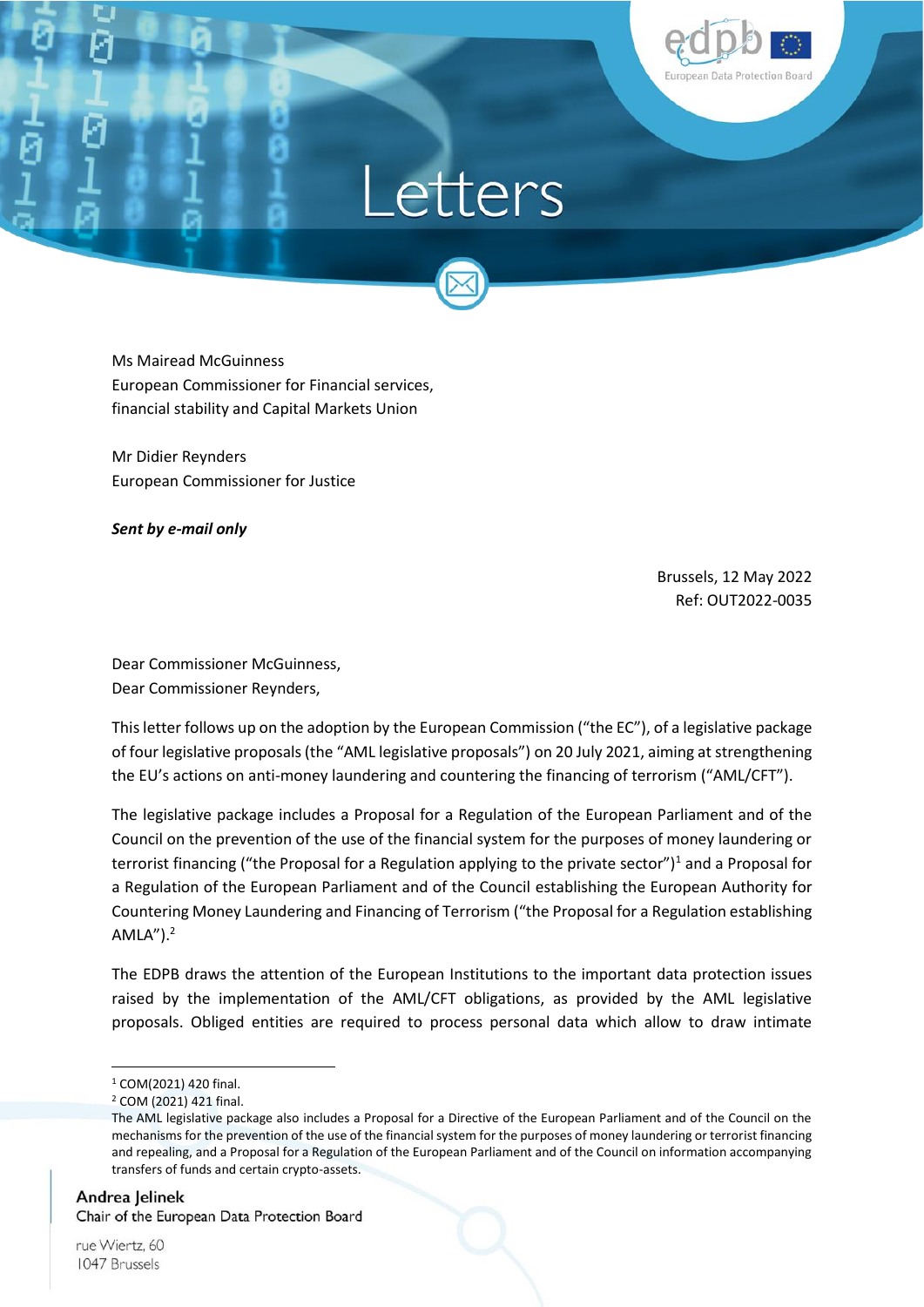

inferences about individuals and which can notably lead to the exclusion of legal and natural persons from a right and/or a service (for instance, a banking service). It is therefore crucial that AML legislative proposals are in line with the General Data Protection Regulation ("the GDPR").

The EDPB also underlines that ensuring a better consistency between the AML legislative proposals and GDPR principles, such as the accuracy principle or the data minimisation principle, would improve the efficiency of the implementation of the AML/CFT legal framework.

To better achieve this consistency, the EDPB calls on the EU institutions to involve the EDPB in the discussions on the AML legislative proposals and suggests some crucial modifications having regard in particular to the Proposal for a Regulation applying to the private sector and the Proposal for a Regulation establishing AMLA.

This letter partly reiterates concerns expressed by the EDPB in its Statement published in December 2020<sup>3</sup>, in a letter addressed to the EC in May 2021<sup>4</sup>, as well as in the EDPS Opinion.<sup>5</sup> Indeed, the AML legislative proposals only partially implement the recommendations issued by the EDPB in 2020 and 2021. For instance, the EDPB notes that the EC has included, as requested by the EDPB, specific provisions on the processing of special categories of data $6$ , as well as on the processing of personal data relating to criminal convictions and offences<sup>7</sup> in the AML legislative proposals. However, the EDPB considers that the AML legislative proposals should provide for additional safeguards in relation to the processing of these personal data to ensure in particular compatibility with Articles 9 and 10 GDPR. Moreover, the AML legislative proposals do not provide specific rules in relation to the sources to be used by obliged entities for gathering information, and in relation to information provided by data service providers of so-called "watchlists".

Without further amendments, the EDPB is of the view that the AML legislative proposals would have a disproportionate negative impact to the rights and freedoms of individuals and would lead to significant legal uncertainty. The EDPB would therefore like to highlight the following safeguards to be included in the AML legislative proposals.

#### **1. Consultation of the EDPB in the context of the drafting and adoption of regulatory technical standards, guidelines and recommendations.**

The EDPB notes that regulatory technical standards (RTS), guidelines and recommendations to be developed and adopted by AMLA or the EC would, in practice, provide the core of the standardized AML/CFT rules.<sup>8</sup>

<sup>3</sup> EDPB Statement on the protection of personal data processed in relation with the prevention of money laundering and terrorist financing, 15 December 2020.

<sup>4</sup> EDPB letter to the European Commission on the protection of personal data in the AML-CFT legislative proposals, 19 May 2021.

<sup>5</sup> EDPS Opinion 12/2021 on the anti-money laundering and countering the financing of terrorism (AML/CFT) package of legislative proposals.

<sup>6</sup> Special categories of data are defined in Article 9 GDPR.

<sup>7</sup> Processing of personal data relating to criminal convictions and offences is regulated under Article 10 GDPR.

<sup>8</sup> The Proposal for a regulation establishing AMLA, under Article 38, lays down that AMLA develops draft regulatory technical standards (RTS) and submits them to the EC for adoption. The RTS shall be adopted by the EC by means of delegated acts pursuant to Article 290 TFEU.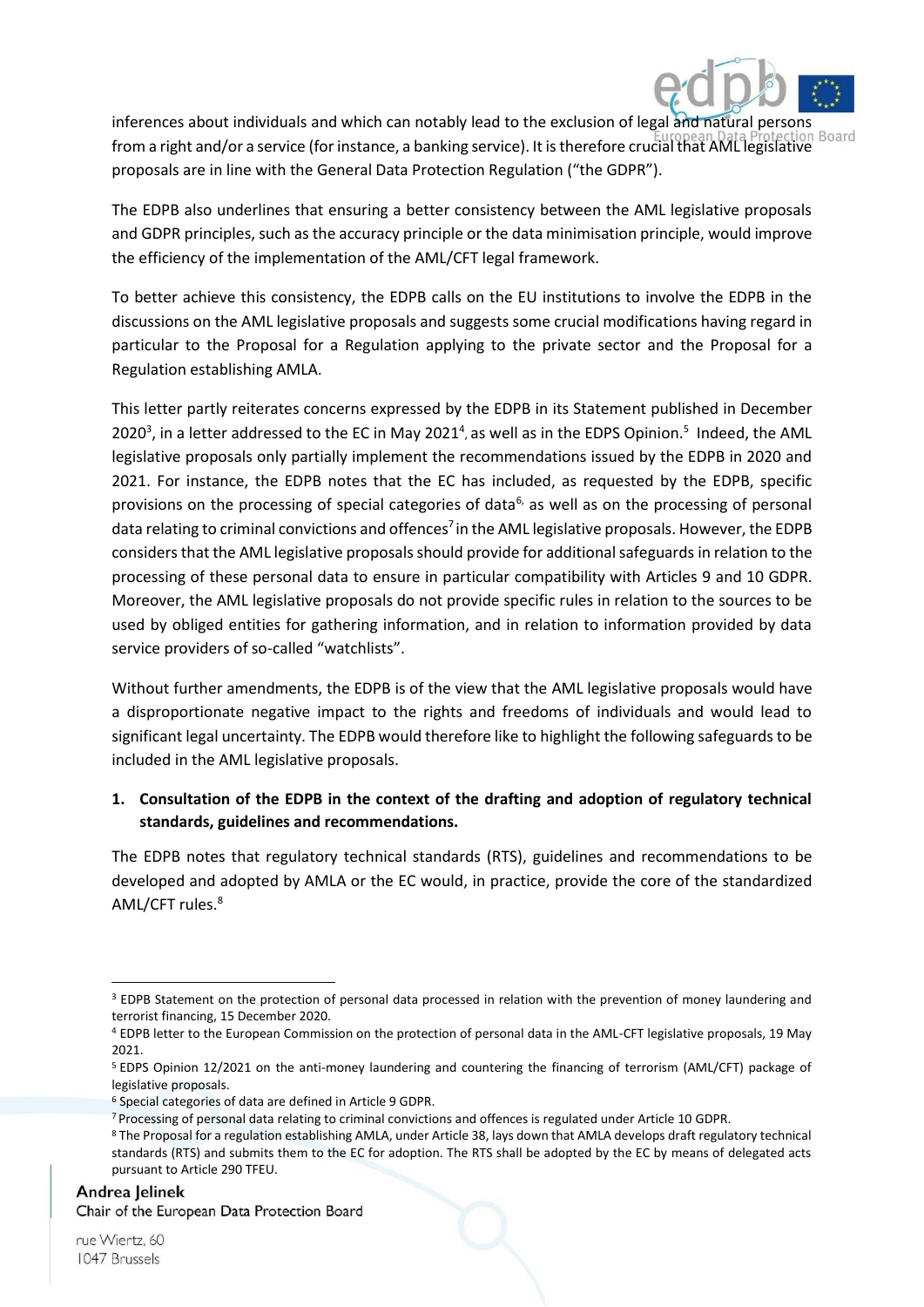

Indeed, pursuant to the AML legislative proposals, the RTS shall specify, notably, the information to be collected for the purpose of performing standard, simplified and enhanced customer due diligence<sup>9</sup>. Moreover, AMLA shall issue guidelines on ongoing monitoring of a business relationship and on the monitoring of the transactions carried out in the context of such relationship<sup>10</sup>. In addition, the EC shall issue recommendations to Member States on specific rules and criteria to identify the beneficial owners of legal entities other than corporate entities. $11$ 

First of all, the EDPB considers that the categories of personal data to be processed by obliged entities and additional rules that might impact their processing should not be specified in the RTS, guidelines, and recommendations, but rather be identified directly in the AML legislative proposals.

Furthermore, in accordance with its duty to ensure a consistent application of the GDPR<sup>12</sup>, the EDPB considers that its involvement in the development of RTS, guidelines and recommendations is essential to reach a common understanding between the concerned national data protection authorities, the AMLA and the EC, to clarify the interplay of the AML CFT legal framework with the GDPR, and thus to provide legal certainty to obliged entities.

Against this background, the EDPB notes that, while Recital 58 of the Proposal for a Regulation establishing AMLA provides that the AMLA shall "closely cooperate" with the EDPB, when ''developing any instruments'' or ''taking any decisions'' having a ''significant impact on the protection of personal data'', the legal text of the Proposal only includes this obligation to cooperate in relation to guidelines and recommendations, without referring to RTS<sup>13</sup>. The Proposal for a Regulation establishing AMLA also provides, under Article 84(1), that AMLA "may'' invite "national data protection authorities'' as "observers" when drafting such guidelines and recommendations.<sup>14</sup>

The EDPB considers that AMLA should closely cooperate with the EDPB when drafting guidelines or recommendations, as well as RTS. This cooperation should take place in all cases where guidelines, recommendations and RTS have ''a significant impact on the protection of personal data". In this regard, the EDPB notes that AMLA, according to Article 38 of the Proposal for Regulation establishing AMLA, shall submit the RTS to the EC for adoption by means of delegated acts pursuant to Article 290 TFEU. According to Article 42(2) of Regulation (EU) 2018/1725, the EC may consult the EDPB when preparing acts referred to in Article 42(1) (including delegated acts or implementing acts) of particular importance for the protection of individuals' rights and freedoms with regard to the processing of personal data.

Given the potentially serious impact that RTS may have on the protection of personal data, the EDPB considers that it should be formally consulted by the EC before their adoption when they have significant impact for the protection of individuals' rights and freedoms with regard to the processing of personal data. Furthermore, considering the impact on data protection of AMLA's guidelines and recommendations, the EDPB calls on the legislators to assess the possibility for requiring AMLA to

Andrea Jelinek Chair of the European Data Protection Board

<sup>9</sup> Article 22 of the Proposal for a Regulation applying to the private sector

 $10$  Article 21(4) of the Proposal for a Regulation applying to the private sector

 $11$  Article 42(4) of the Proposal for a for a Regulation applying to the private sector.

<sup>12</sup> Article 70 GDPR

<sup>13</sup>Article 77(2) of the Proposal for a Regulation establishing AMLA.

<sup>&</sup>lt;sup>14</sup> Article 84(1) of the Proposal for a Regulation establishing AMLA.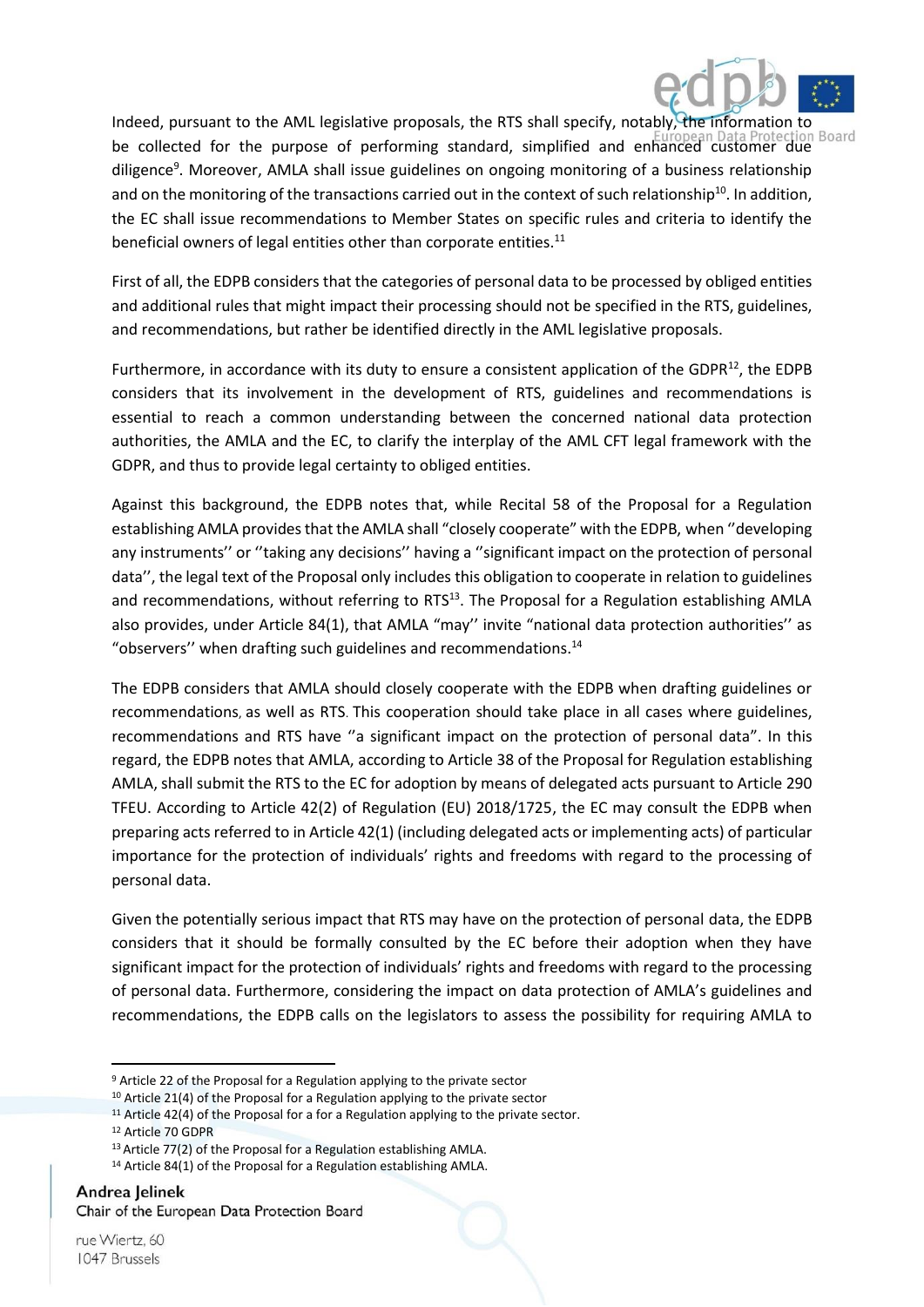

formally consult the EDPB before the adoption of these instruments, if they have a significant in Iropean on the protection of personal data.

This is without prejudice to the fact that the EDPB considers that, in particular, the conditions and limits for the processing of special categories of personal data and of personal data relating to criminal convictions and offences should be considered as essential elements to be defined in the legislative proposals of the AML legislative package, rather than under RTS.<sup>15</sup>

# **2. The need to better specify the conditions and limits of the processing of special categories of data and of personal data relating to criminal convictions.**

#### 2.1. Regarding the processing of special categories of personal data

Article 55(1) of the Proposal for a Regulation applying to the private sector lays down that obliged entities may process special categories of personal data referred to in Article 9(1) GDPR, to the extent that this processing is "strictly necessary for the purposes of preventing money laundering and terrorist financing".

Article 55 does not specify the meaning of "strictly necessary". Furthermore, the types of personal data falling under the special category of personal data that may be processed are not defined.

The EDPB points out that Article 55 might not be in line with data minimisation principle under Article  $5(1)(c)$  GDPR and poses serious data protection concerns.<sup>16</sup> Indeed, the implementation of the provisions in Article 55 might lead obliged entities to process data falling under the scope of Article 9(1) GDPR which are not necessarily relevant for the purpose pursued, such as personal data revealing trade union membership, data concerning health, processing of genetic data, biometric data for the purpose of uniquely identifying a natural person, and data concerning a natural person's sex life or sexual orientation.

Therefore, the EDPB invites the co-legislators to reflect on the relevance of the processing of each special category of personal data and, following such assessment, to define explicitly under Article 55 the special categories of data that could be strictly necessary for the purpose of AML/CFT.

Furthermore, the EDPB recalls that Article 9 GDPR lays down specific rules regarding the processing of special categories of personal data according to which an exemption from the general prohibition of processing special categories of personal data is possible where the processing is necessary for reasons of substantial public interest, on the basis of Union or Member State law. Such law allowing the processing of special categories of data shall be "proportionate to the aim pursued, respect the essence of the right to data protection and provide for suitable and specific measures to safeguard the fundamental rights and the interests of the data subject".<sup>17</sup>

<sup>15</sup> See EDPS opinion 12/2021, para 12.

 $16$  In the Netherlands, thousands of households were wrongly accused of fraud by the Dutch Tax authority, pushing many into serious financial problems, often triggered by ethnicity. This example shows how serious the impact of unlawful the processing of (special category of) personal data can be for EU citizens. <sup>17</sup> See article 9(2)(g) GDPR.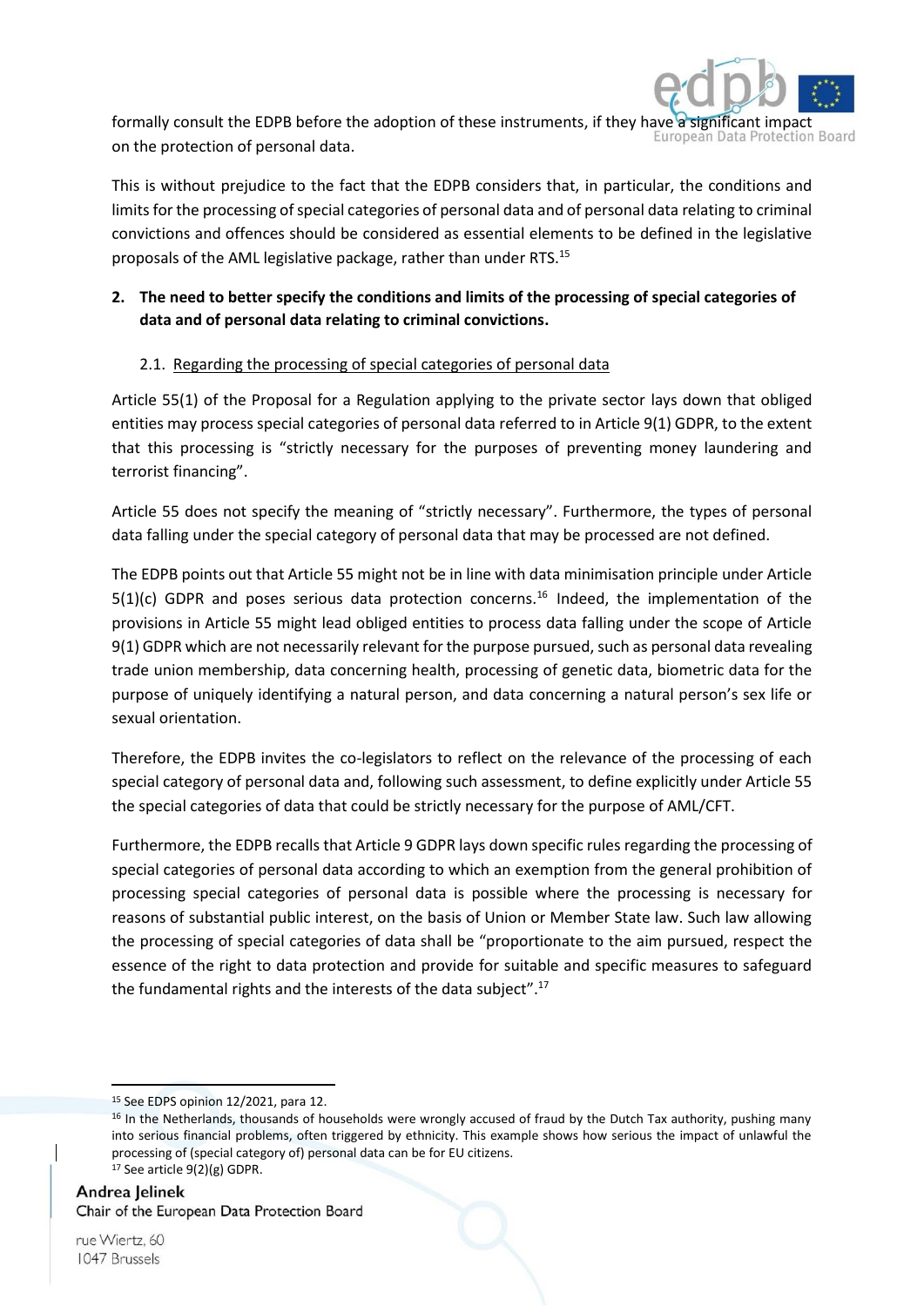

The EDPB considers that the specific measures to safeguard the fundamental rights the data subjects provided in Article 55 are not sufficient.

Firstly, the EDPB considers that Article 55 should specify the specific purpose (preventing money laundering or terrorism financing) for which each category of personal data falling under Article 9 GDPR are likely to be processed $^{18}$ .

Moreover, the specific measures (identification, customer due diligence, reporting to FIU) for which these categories of personal data may be processed should also be identified by the AML legislative proposals.

In addition, for each of these categories of personal data, further specifications should be warranted in Article 55.

In order to avoid that decisions are made on a basis of discriminatory factors, it should be also specified that the assessment made by obliged entities shall not be solely based on the processing of special categories of personal data.

Furthermore, Article 55 should require the adoption by obliged entities of state-of-the-art security measures, such as access restrictions, obfuscation, encryption, pseudonymisation or disassociation.

Others safeguards could include the application of specific data minimisation techniques<sup>19</sup>, training of staff for handling special categories of personal data, as well as specific transparency and accountability provisions on the handling of special categories of personal data.

### 2.2. Regarding the processing of personal data relating to criminal convictions and offences

Article 55(3)(b) of the Proposal for a Regulation applying to the private sector lays down that obliged entities may process not only data relating to criminal convictions but also "allegations".

The EDPB considers that the processing of such data presents a high level of risk, considering that the term "allegations" is not defined and that the sources from which information on allegations may be collected are not precisely mentioned. In addition, the EDPB notes that the impact on the person concerned could be significant (refusal for a bank to enter into a commercial relationship with the person to whom the allegation relates), whereas in some cases, the allegation could be not substantiated. Therefore, the EDPB considers that the term "allegation" should be specified in Article 55, or deleted.<sup>20</sup>

The EDPB also recalls that Article 10 GDPR lays down specific rules regarding the processing of personal data related to criminal convictions and offences. The processing of such data can be carried out when the processing is authorized by Union or Member State law providing for appropriate safeguards for the data subjects' rights and freedoms. Any comprehensive register of criminal convictions shall be kept only under the control of official authority.

1

<sup>18</sup> Some obliged entities are currently making a distinction between the processing carried out in order to prevent and detect money laundering and those carried out in order to prevent and detect terrorist financing.

<sup>19</sup> See EDPB guidelines on Data Protection by Design and by Default, page 21, paragraph 76 20 See EDPS Opinion 12/2021. para 16.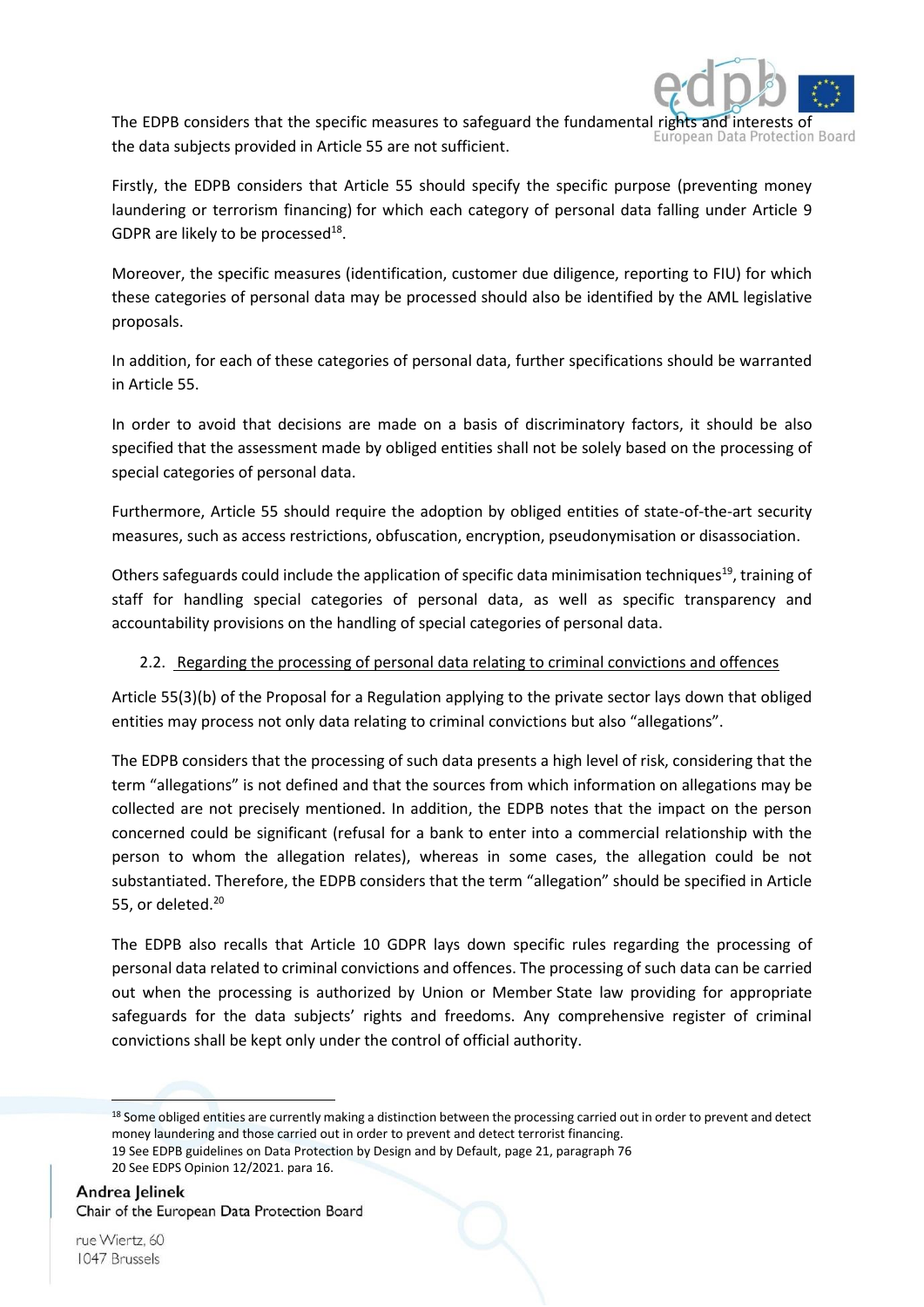

In this respect, the EDPB notes that Article 55(3)(b) provides, as specific safeguard, that obliged entities shall implement procedures that allow, when processing such data, to make the distinction between allegations, investigations, proceedings and convictions, taking into account the fundamental right to a fair trial, the right of defense and the presumption of innocence.

Nonetheless, the EDPB considers that the safeguards for the rights and freedoms of data subjects in Article 55 are not sufficient and therefore additional safeguards should be introduced. In particular, the EDPB recommends that Article 55 specifies that allegations or judicial proceedings should not have the same impact on the risk assessment of a person as a criminal conviction.

#### **3. The need to provide additional provisions in relation to the sources of information**

#### 3.1. General considerations

According to Article 55(2)(b) of the Proposal for a Regulation applying to the private sector, obliged entities may process special categories of data covered by Article 9 GDPR "provided that the data originate from reliable sources, are accurate and up-to-date".

The EDPB considers that the obligation to use reliable, accurate and up-to-date sources should be extended to every information processed by obliged entities for the purpose of AML/CFT.

Moreover, since the processing of inaccurate and irrelevant data would result in a breach of the principles under Articles 5(1)(c) and 5(1)(d) GDPR, to ensure compliance with these "accuracy" and "minimisation" principles, as well as with the "accountability" principle stated in article  $5(2)$  GDPR<sup>21</sup>, the EDPB strongly recommends adding specific safeguards regarding the sources to be used by obliged entities. In particular, the EDPB suggests to include an express reference to the obligation for obliged entities to use only accurate and reliable sources (as said, for any processing of personal data), and to add a specific obligation for obliged entities to document the assessment of the reliability and accuracy of each source of information used.

# 3.2. The need to provide specific provisions for the processing of personal data by providers of so-called "watchlists"

A vast majority of obliged entities currently makes use of service providers (providers of so-called "watchlists") in the context of the performance of their activities pursuant to AML/CFT requirements.

The EDPB acknowledges the need for the obliged entities to rely on this kind of services in order to fulfill their AML/CFT obligations. Providers of "watchlists" offer an easier and faster access to information to the obliged entities. Consequently, these providers could contribute to the effective implementation of the AML/CFT obligations.

However, the processing of personal data performed by these ''watchlists'' raises important data protection issues. The providers of these "watchlists" are acting as data controllers, as defined in Article 4(7) GDPR**.** They are processing special categories of personal data and personal data relating to criminal convictions and offences, the processing of which shall comply with the specific rules under

Andrea Jelinek Chair of the European Data Protection Board

**<sup>.</sup>** <sup>21</sup> The controller shall be responsible for, and be able to demonstrate compliance with, paragraph 1 ('accountability')